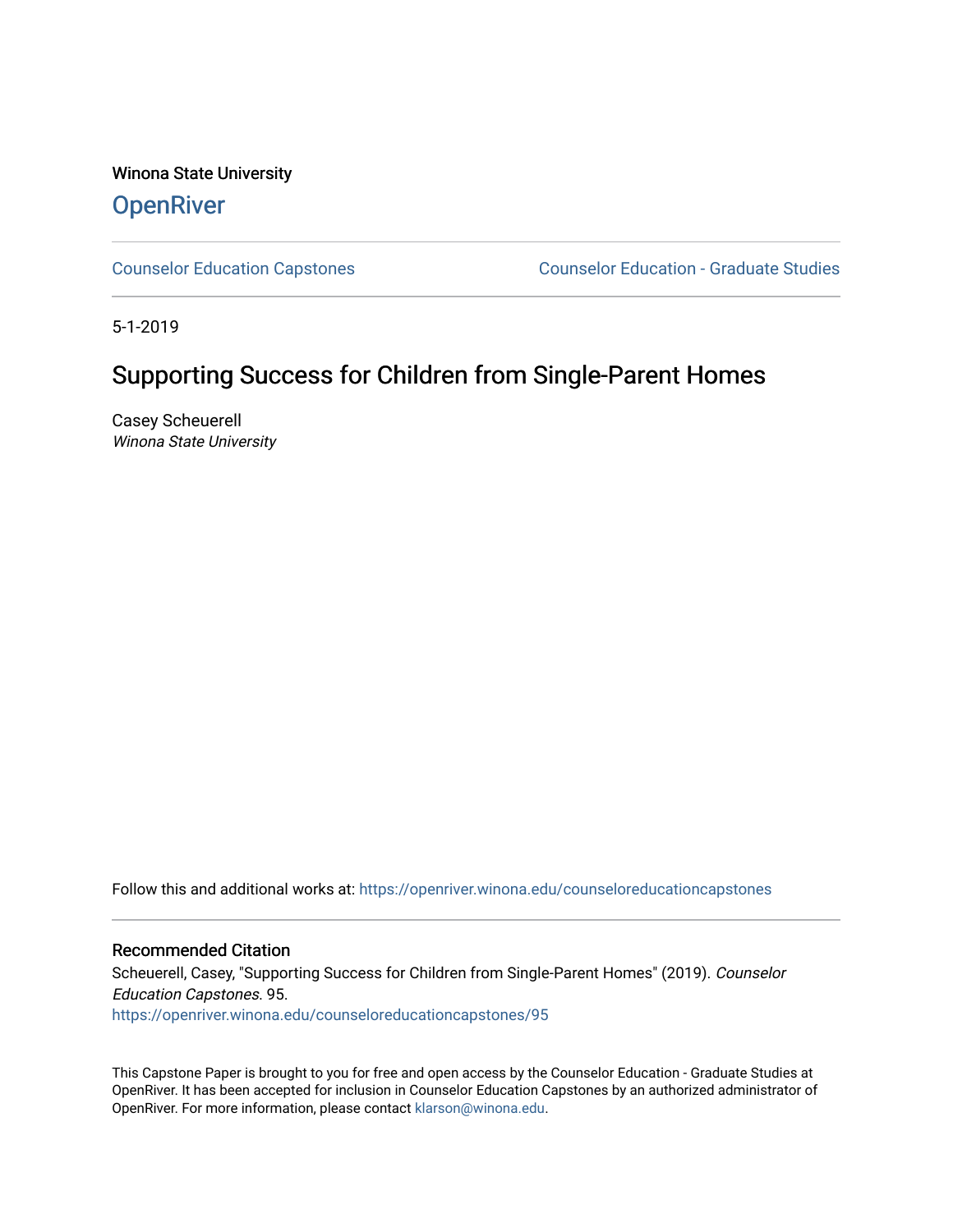Supporting Success for Children from Single-Parent Homes

Casey Scheuerell

Winona State University

Spring 2019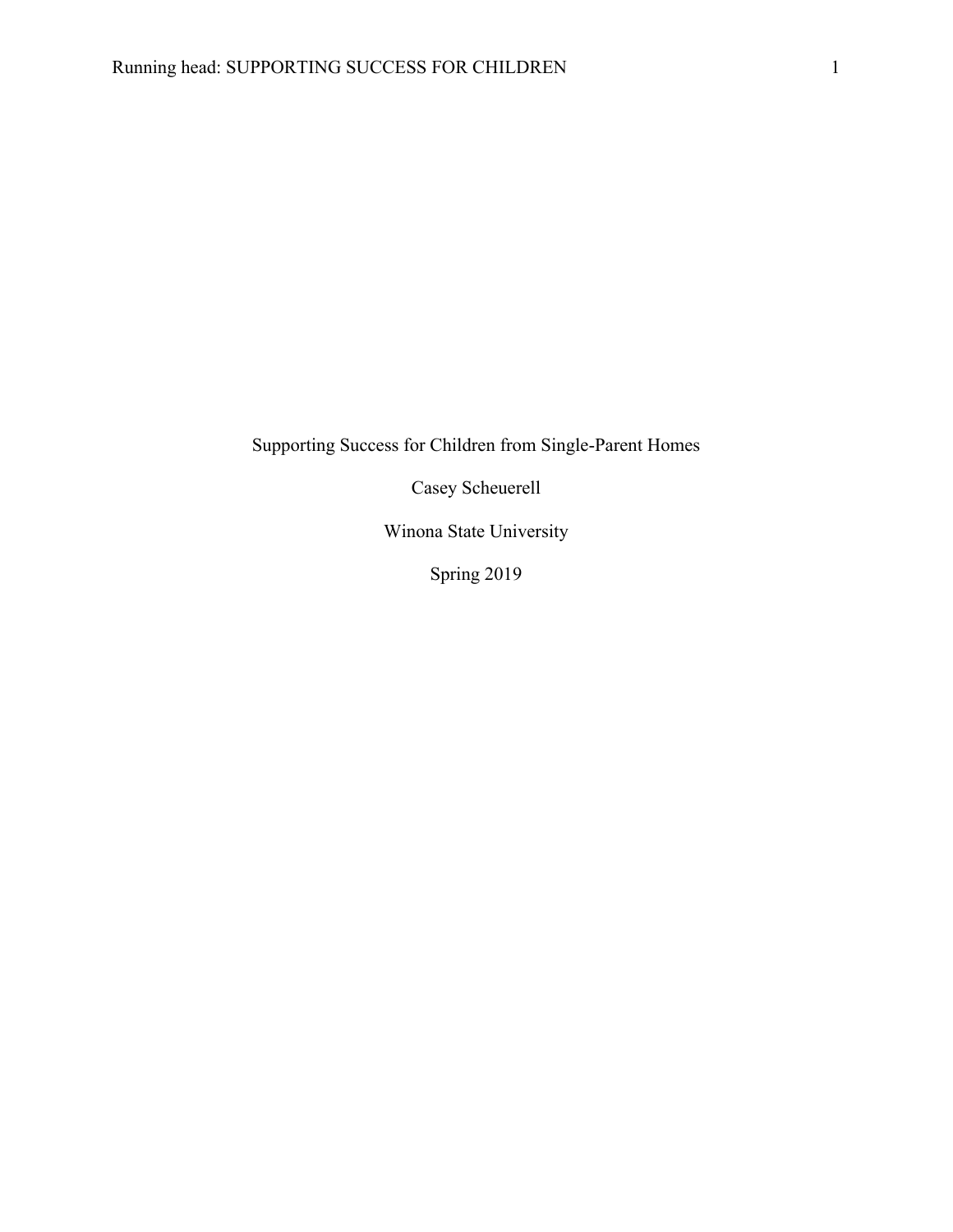Winona State University

College of Education

Counselor Education Department

# CERTIFICATE OF APPROVAL

## CAPSTONE PROJECT

Supporting Success for Children From Single-Parent Homes

This is to certify that the Capstone Project of

#### CASEY SCHEUERELL

has been approved by the faculty advisor and the CE 695 – Capstone Project

Course Instructor in partial fulfillment of the requirements for the

Master's of Science Degree in Human Services Professional

Daunatte Ligrand<br>Dr. Dawnette Cigrand

Capstone Project Supervisor:

Approval Date: May 8, 2019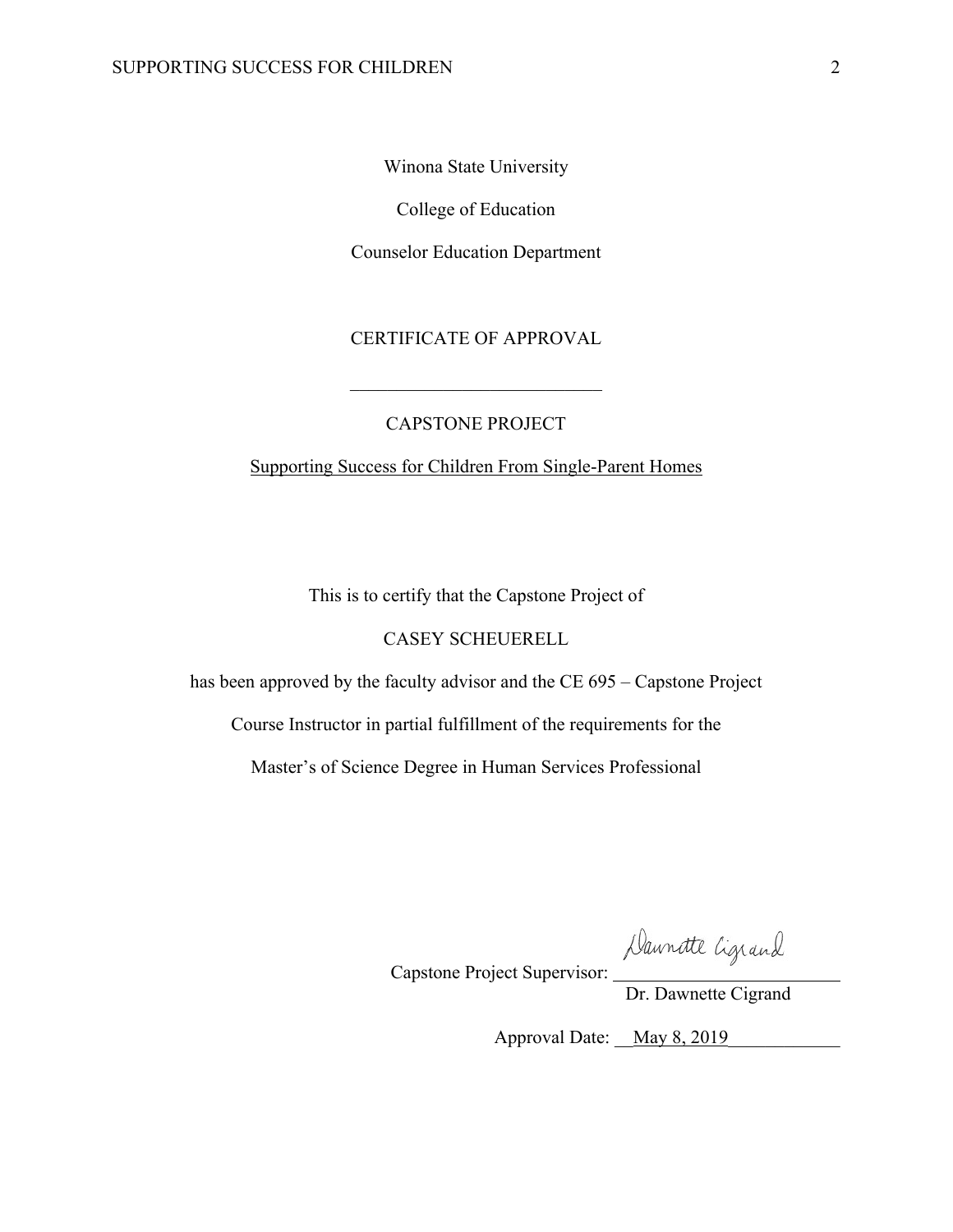#### Abstract

One out of every three children live in single-parent households either from birth or throughout their childhood. Evidence shows that students from single-parent homes struggle academically, socially, and behavioral due to income difficulties, time parents are spent away from the children, and lack of connection to the schools. While these issues exist, Staying in an unhealthy relationship for the child can actually be worse than terminating the relationship. Though there are difficulties, single parents find financial sustainability when they get child support or when they cohabitate with family, friends, or significant others. Counselors can assist students and families with individual and group counseling, advocating for resources, and working on systemic changes to help attain success on many levels.

*Keywords*: single-parent households, academics, school counselor, student success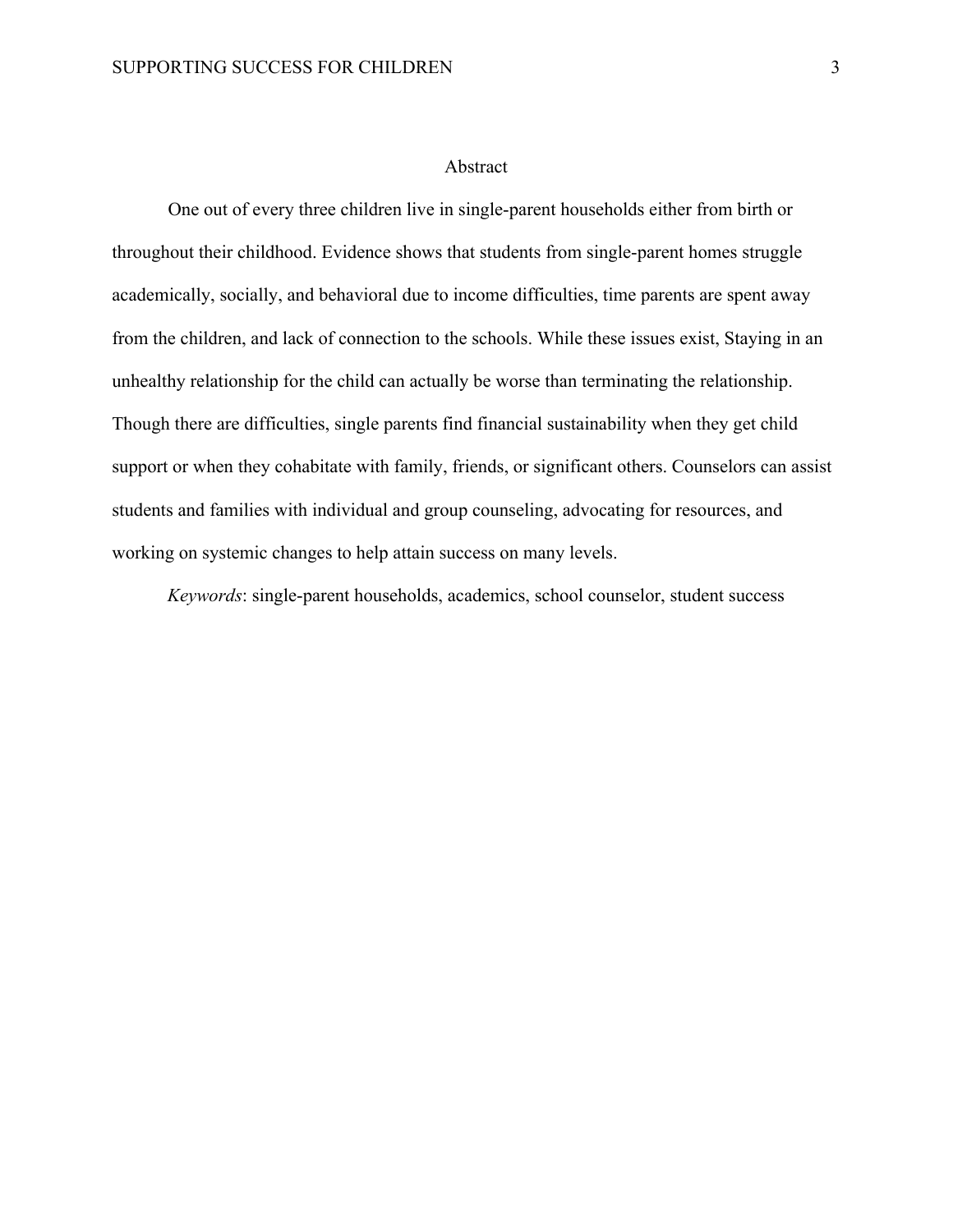| <b>Literature Review</b> |
|--------------------------|
|                          |
|                          |
|                          |
|                          |
|                          |
|                          |
|                          |
|                          |
|                          |
|                          |
|                          |
|                          |
|                          |
|                          |
|                          |
|                          |
|                          |
|                          |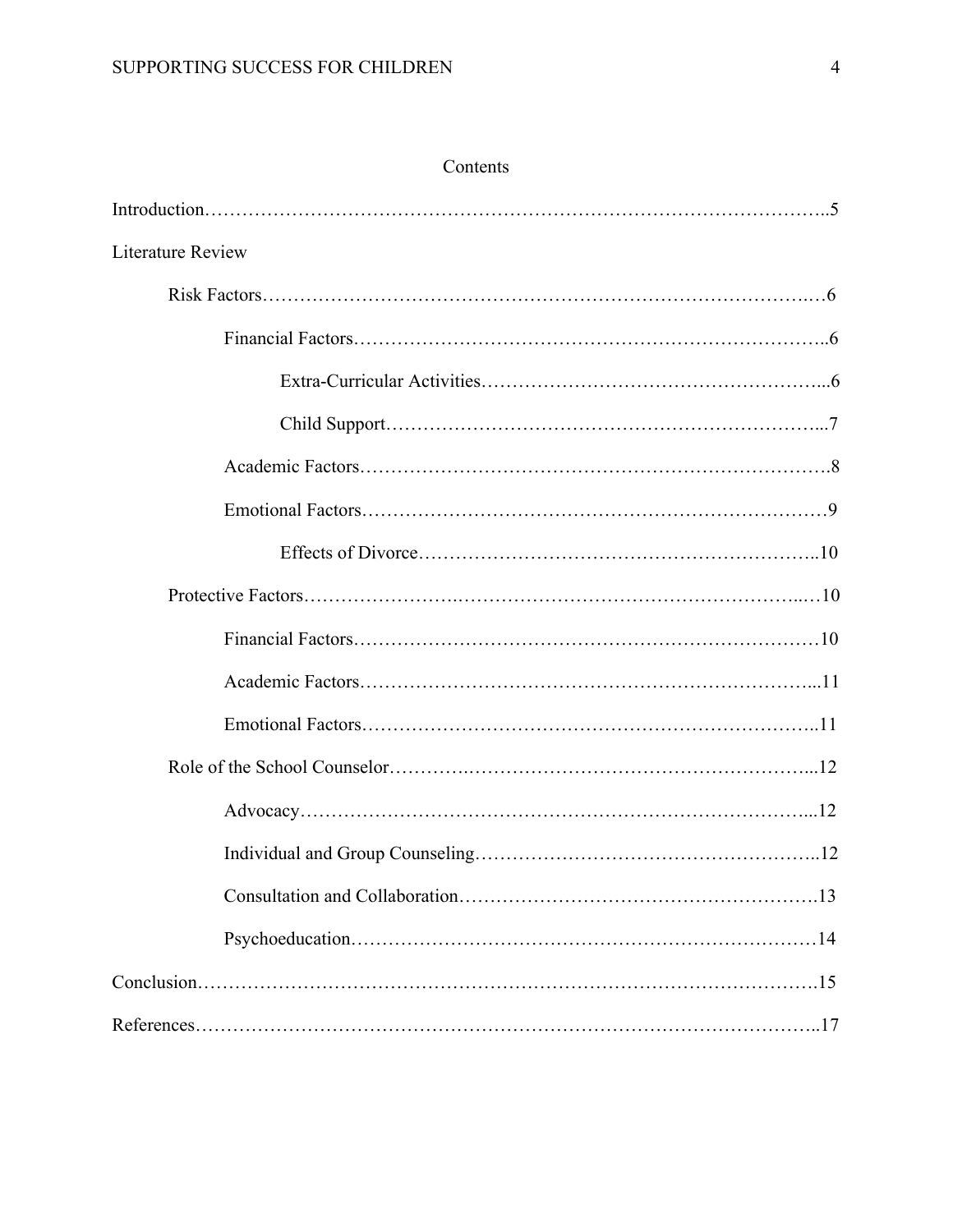#### **Supporting Success for Children from Single-Parent Homes**

Children in homes that have only one parent have historically had less academic success than their counterparts from dual-parent homes (Pong, Dronkers, & Hampden-Thompson, 2003). More than one third of all children in the United States have a nonresident parent (U.S. Census Bureau, 2006) and research has found that these students have increased chances of dropping out of high school, lower test performance, and an increase in undesired behavior, including teen pregnancy (Ricciuti, 2004). Ricciuti (2004) found that this academic deficit can be attributed to limited economic and social resources that single-parents have compared to a dual-parent family.

When there is only one parent in the home, only one income pays for all the house needs of the family. Parents are forced to work more hours and children are in child care longer than their dual-parent peers (Pong, Dronkers & Hampden-Thompson, 2003). When parents and children have less time together, that attributes to less time a parent can read to them and build vocabulary. A lack of vocabulary due to the parent being away from the home can attribute of an achievement gap (Wasik & Hindeman, 2015). In countries that have generous family policies with long maternity leave and support for single parents, the achievement gap of those in singlefamily homes and those in dual-family homes was narrower or non-existent than those without strong programs (Pong, Dronkers & Hampden-Thompson, 2003).

Since some parents are at work to provide financial support for their children, parents may be unable to spend as much time with the child. This can have detrimental effects on the future success of a child, especially if this lack of time occurs in the child's first year of life (Pong, Dronkers & Hampden-Thompson, 2003). To survive in America, it may be necessary for parents to return to work within weeks after birth instead of staying home with their child, which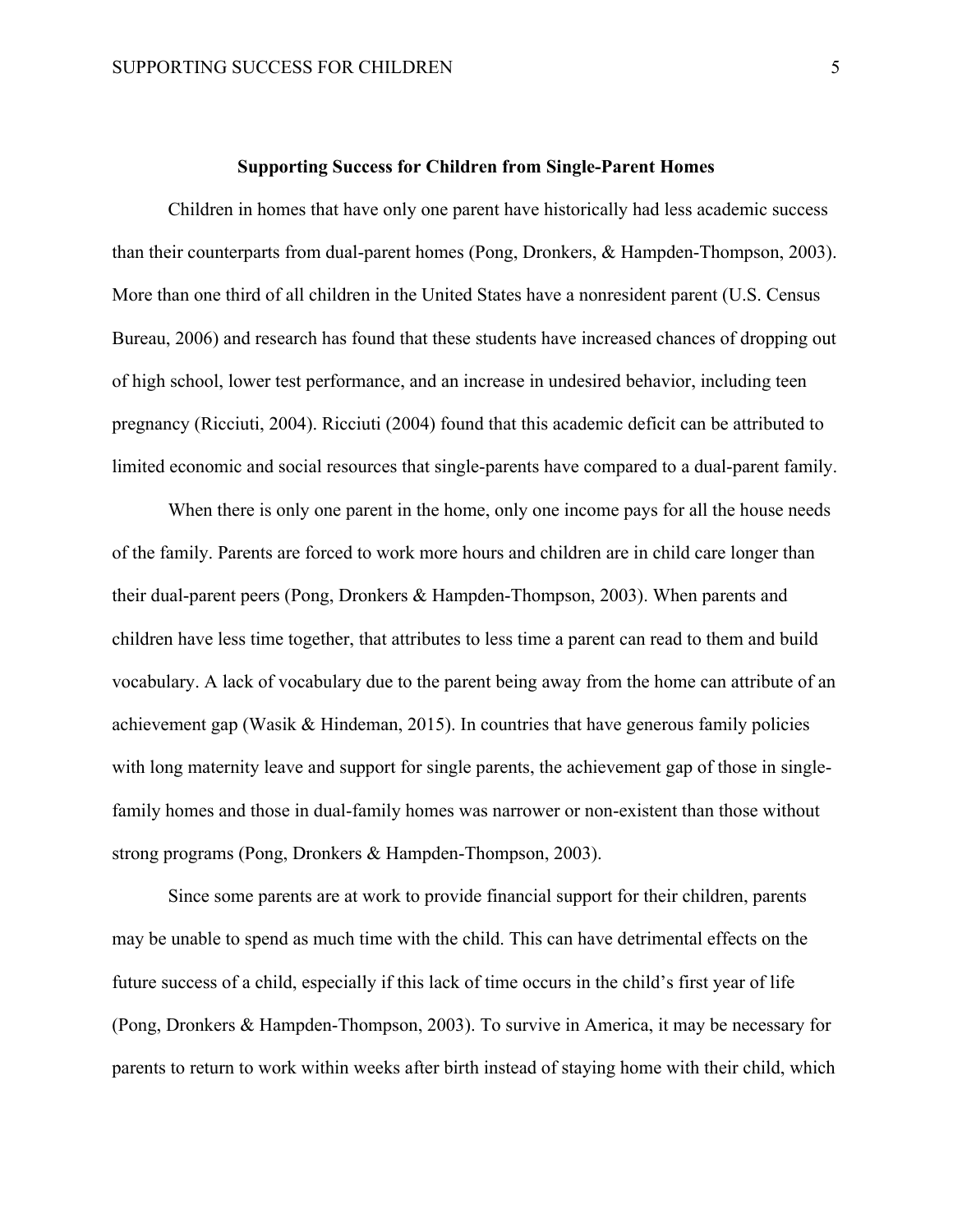may impede the cognitive development the child would experience if the parent were home. As the child gets older, the lack of quality time with their parent may continue to negatively impact their life. The success of a child is higher when the parent is able to provide high-levels of support, control, and supervision (Stolba & Amato, 1993). When a parent is gone for long hours at work, they are unable to have quality time and ensure the homework is completed and give the child encouragement to be successful in school (Stolba  $\&$  Amato, 1993). With the lack of time and money with one parent doing the work as opposed to two, it can be difficult for students to be involved in life-learning outside of the traditional classroom in the form of extracurricular activities, community events, and social experiences with peers (de Lange & Dronkers, 2018).

#### **Literature Review**

#### **Risk Factors**

Students are at risk to have poor school performance due to coming from single-parent homes due to various reasons. Identifying these risks and developing interventions to assist students will promote growth and success for the child.

**Financial factors.** According to Gibbons (2015), children of two-parent families are at an 8% poverty rate while their peers that are not in two-parent households are at a 40% poverty rate. This directly impacts the living arrangments, resources, and quality of living that a child has. While the needs in their life may be met with one parent, the components of success in school are impacted due to the strain of financials.

*Extracurricular activities***.** One main factor that affects families that have one adult in the home is in relation to income and socioeconomic status. When there is one person paying for bills, there is less money for things that help a child's cognitive development, like extracurricular activities, after-school lessons, and summer camps (de Lange & Dronkers, 2018). Basic needs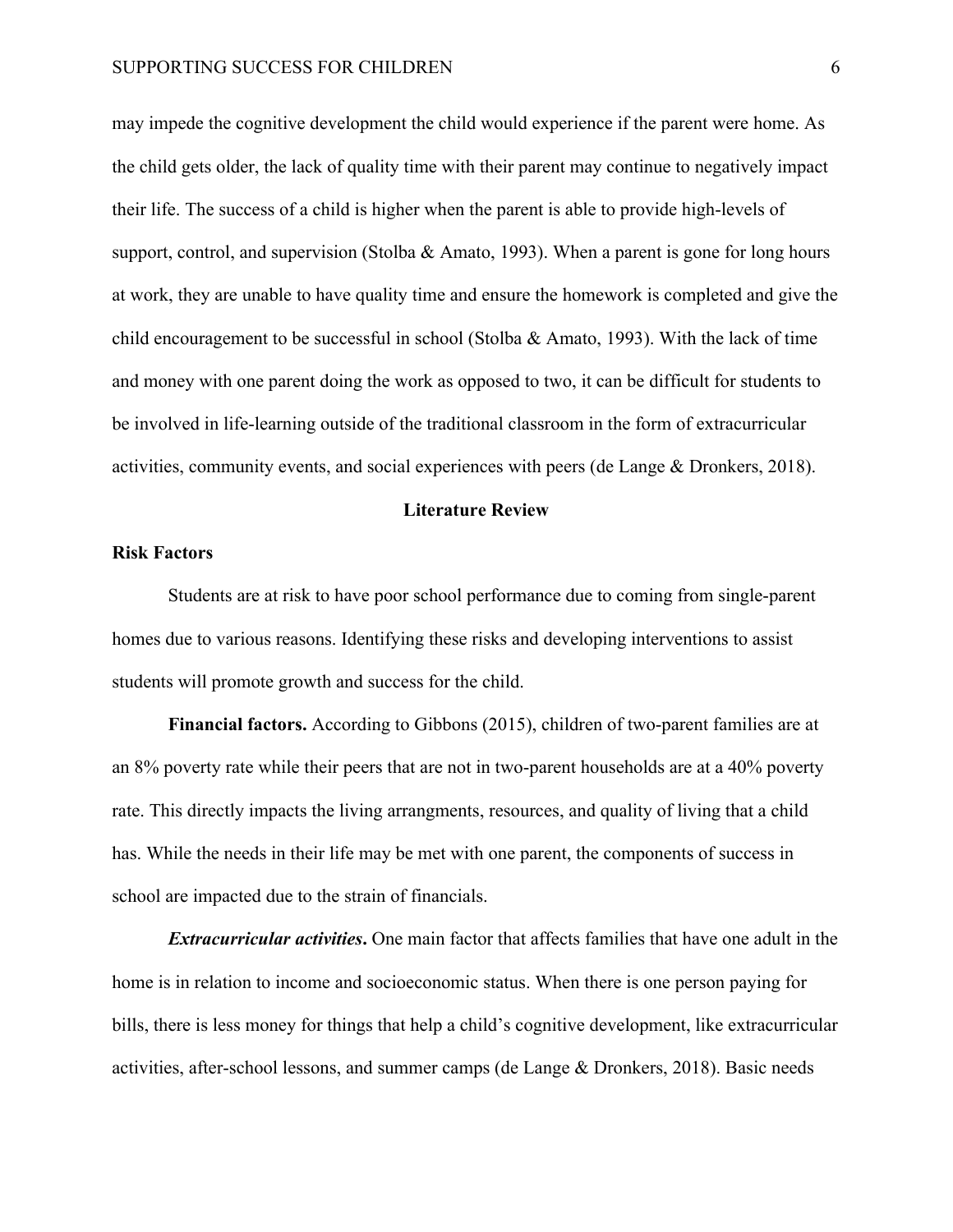#### SUPPORTING SUCCESS FOR CHILDREN 7 7

are met but those extra opportunities that their wealthier counterparts have access to put the children of single parents at a disadvantage. Forneris, Camiré and Williamson (2015) studied high school students' participation in extracurricular activities and found that students had high school involvement and higher developmental assets like problem-solving skills, collaboration, and communication. This study was expanded upon by Carolan (2018) in which the author found further evidence to substantiate the claim that extracurriculars available to more affluent families had a stronger correlation to student success than those participating in activities that require little to no money. Not only do extracurricular activities have an impact upon student success, but also the quality of the activity and the amount of money necessary to participate in that activity. The lack of finances that hinder families from participating in sports, clubs and musical opportunities has a direct connection the achievement and success a student will have on reading and math comprehension and test scores (Carolan, 2018).

With their access to only one income, single-parent families are often forced into lowincome neighborhoods that have schools with limited resources, high numbers of children in poverty, and a lower-quality of teachers (Pong, Dronkers, & Hampden-Thompson, 2003). This results in fewer opportunities for success than students from dual-income families who can afford to live in areas with higher-quality schools. One income does not leave options for expensive rental properties and homes, requiring families to live in areas that are available for lower incomes. Neighborhoods that are made up of lower-income housing create schools that are low income due to taxes that pay for the needs of the schools, resulting in fewer dollars to be spent on supplies for children and opportunities for learning (Pong, Dronkers & Hampden-Thompson, 2003).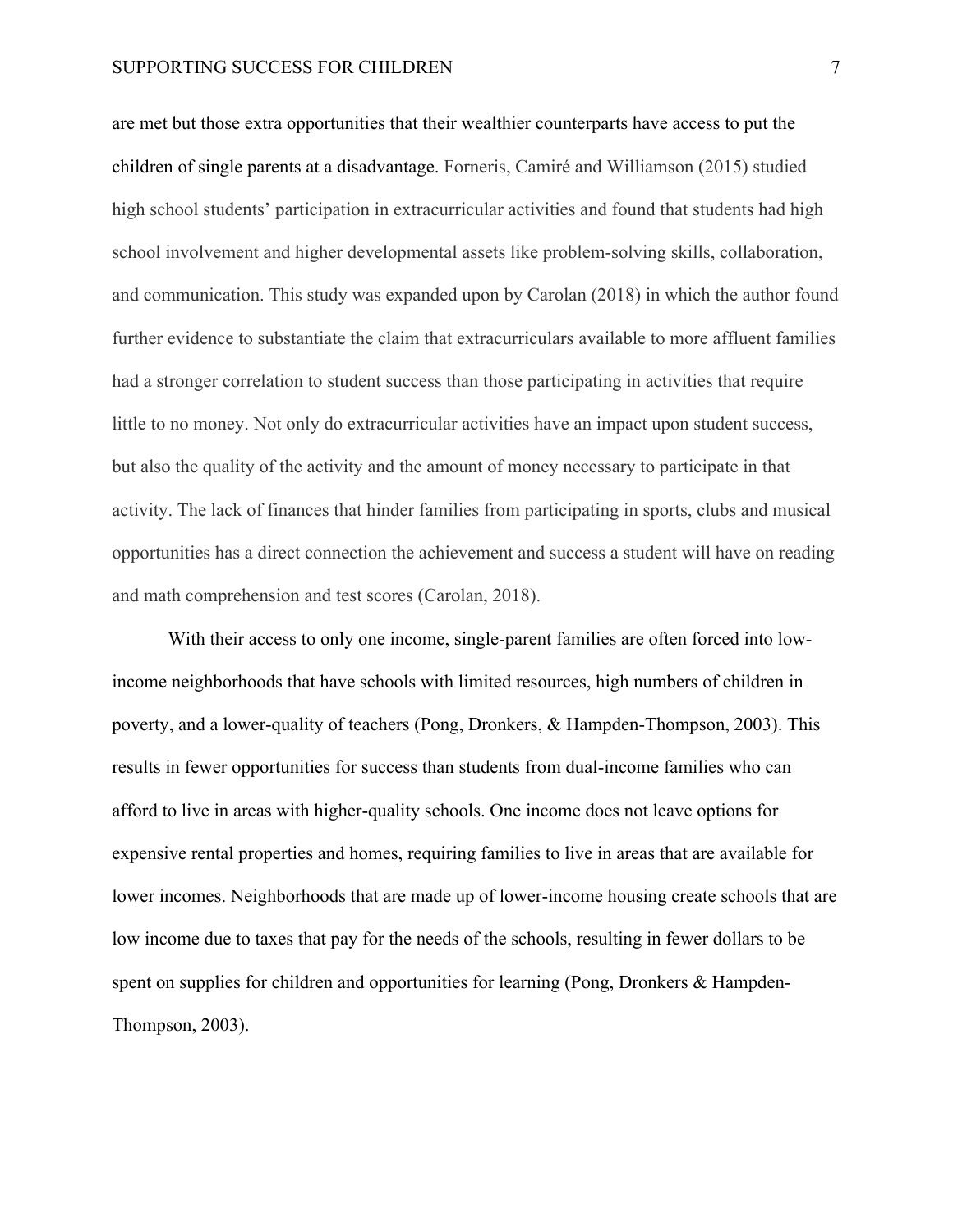*Child support.* Of the number of children in single-parent homes, only about 43% of those children are mandated by law to receive money in the form of child support (United States Census Bureau, 2018). Of those that receive support, only 60% received the full amount they were mandated to receive, an average of \$5,760 yearly, while the average of money actually paid averaged around \$3,447 in a calendar year for most children. Although any financial assistance is helpful, this money does not make a dent into assisting the bills necessary to provide a safe and healthy upbringing for a child when one person is covering the costs. According to the US Department of Labor (2019), the national median weekly earnings of a single person was less than \$900 (see Table 1) while the cost of living for rent/mortgage, food, utilities, and every day necessities averages to about \$350 per week, not including child care, retirement fund, student loan debt, and savings/incidentals. Single parents struggle to spend time with children because of how much they have to work to pay the bills, and there often is not much money left over after bills are paid for extra opportunities.

Table 1

| US Department of Labor (2019) of median personal income |  |  |
|---------------------------------------------------------|--|--|
|---------------------------------------------------------|--|--|

| <b>Measure</b>                          | Some high<br>school | High school<br>graduate | <b>Some</b><br>college | Associate's<br>degree | <b>Bachelor's</b><br>degree or higher | <b>Bachelor's</b><br>degree | Master's<br>degree | Professiona<br>degree | <b>Doctorate</b><br>degree |
|-----------------------------------------|---------------------|-------------------------|------------------------|-----------------------|---------------------------------------|-----------------------------|--------------------|-----------------------|----------------------------|
| Persons, age 25+ w/<br>earnings         | \$24,576            | \$33,669                | \$37,968               | \$37,968              | \$61,440                              | \$56,592                    | \$70,608           | \$91,538              | \$79,231                   |
| Male, age 25+ w/<br>earnings            | \$22,214            | \$32,307                | \$39,823               | \$43,785              | \$70,437                              | \$62,304                    | \$78,222           | \$111,881             | \$91,604                   |
| Female, age 25+ w/<br>earnings          | \$20,784            | \$28,896                | \$33,360               | \$33,360              | \$54,480                              | \$49,248                    | \$61,200           | \$65,012              | \$68,887                   |
| Persons, age 25+,<br>employed full-time | \$30,598            | \$38,102                | \$43,377               | \$47,401              | \$71,221                              | \$64,074                    | \$77.285           | \$117,679             | \$101,307                  |

**Academic factors.** With the parent's need to work more to pay for bills on their own, their time with their child is vastly reduced when compared to that of families with two adults in the home (de Lange & Dronkers, 2018). As de Lange and Dronkers (2018) point out, single parents get to spend less time with their child which results in less spoken language and vocabulary in the home, less opportunities to attend school functions, and decreased availability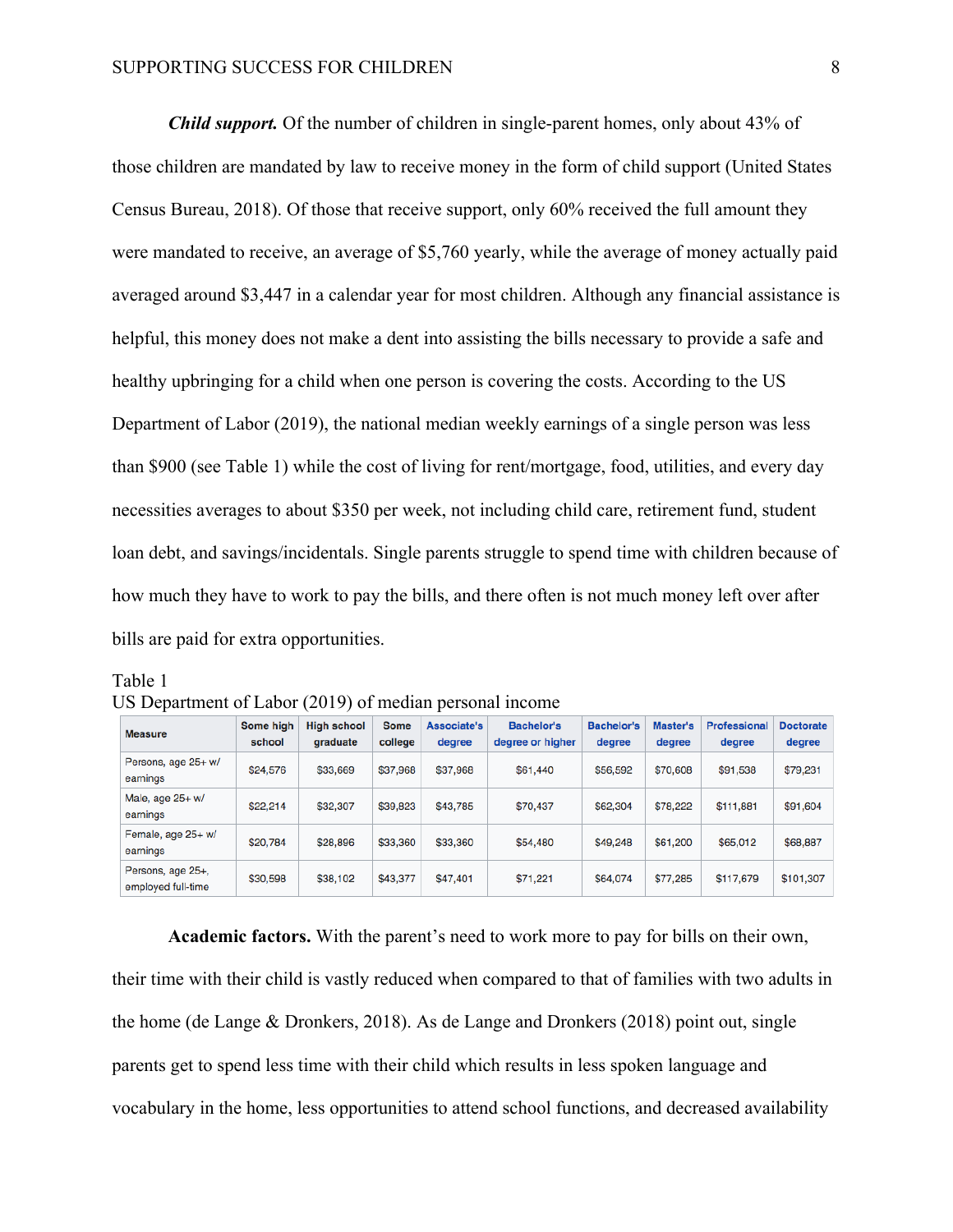#### SUPPORTING SUCCESS FOR CHILDREN 9

to check-in on homework and school success. Amato, Patterson and Beattie (2015) define these connections as social capitol, or the resources a parent can provide for a child, such as engagement, emotional support, and encouragement. They argue that the lack of social capitol a single-parent has compared to a two-parent household can impact the child not only academically but also as they become a member of adult society.

Another obstacle that single-parent families can face is the support system that parents lose when they do not have a connection to the schools. Cataldi and KewalRamni (2009) suggest that students that live with less than two parents in one home perform worse on standardized tests compared to their counterparts from two-parent homes. According to Pong (1998), a student will be more successful when the adult at home can reinforce the school's objectives and curriculum. Pong (1998) goes on to say that when a parent has connections to other parents in the school, the child will in turn be more successful because the parent will understand the child's peers, develop strategies and practices to strengthen their parenting, and establish relationships with other parents to act as surrogate parents when they are not around. Establishing connection between families allows for car-pooling to events, sleepover and places to stay when the parent has schedule conflicts, and a connection and support system in the other parents.

**Emotional factors.** A lack of time with a parent can have detrimental effects on the future success of a child, especially if this lack of time is done in the child's first year of life (Pong, Dronkers & Hampden-Thompson, 2003). Secure attachment between parent and child is an important component to social, cognitive, and emotional development of infants (Jihyoung  $\&$ Wickrama, 2014). When parents are able to build connections through proximity and connection, children are unable build the ground level for all future learning to expand upon. Starting with these deficits can further hinder the emotional growth when the foundation is not sturdy.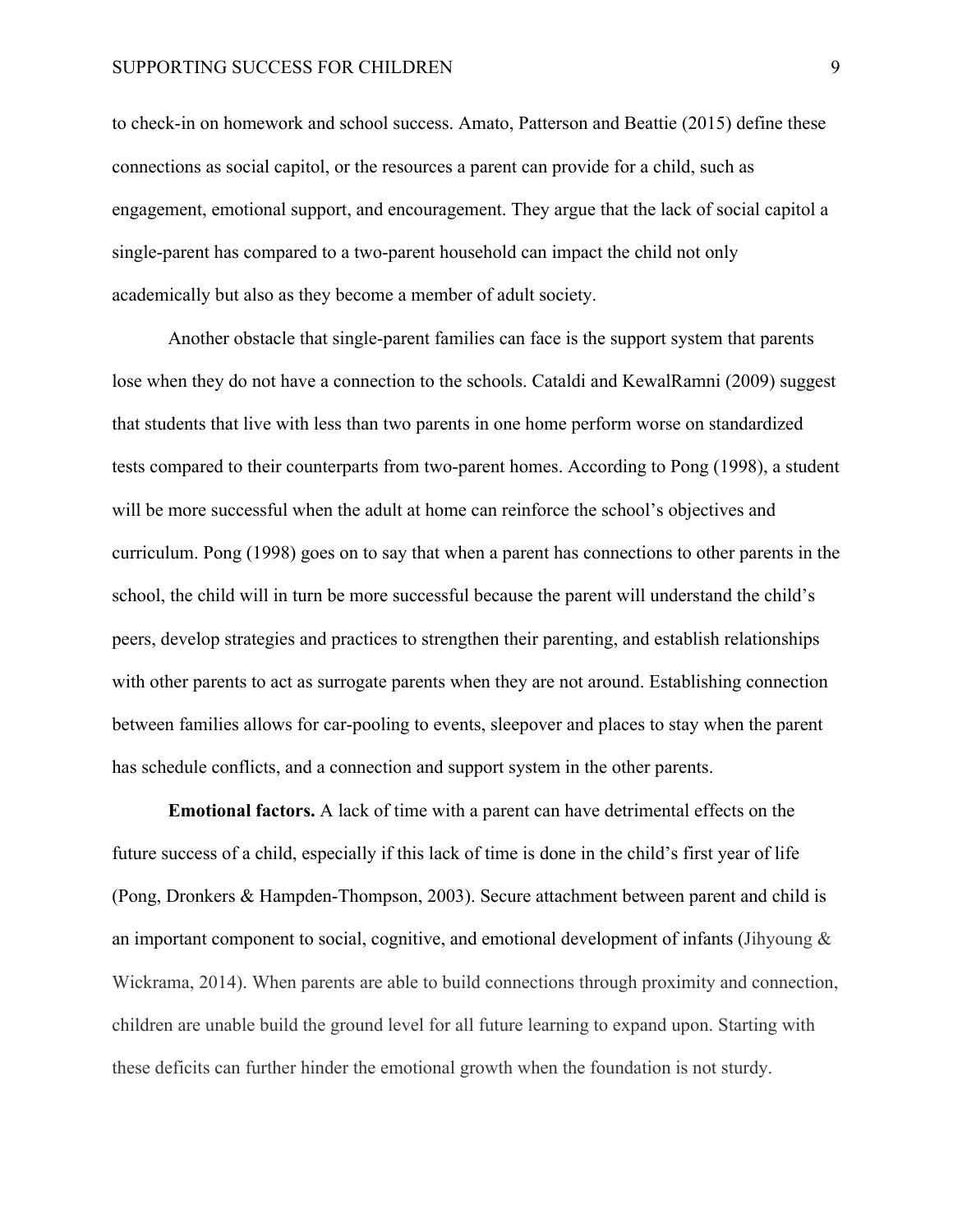*Effects of divorce.* As the child gets older, the lack of quality time with their parent continues to negatively impact their life. In a study by Amato and Anthony (2014), it was found that divorce was associated in the declines of achievement and adjusting to the new life of parents being separated. When a parent is separated from their child due to shared custody, they are less likely to have quality time and ensure the homework is completed and give the child encouragement to be successful in school (Stolba & Amato, 1993). Two homes can also affect school when things get communicated out from schools and only one parent gets the information, which in turn can have adverse effects upon the child with follow-through on items sent home.

Not only are children looking for attention and support from the person they primarily live with, but also from their nonresident parent. Stewart (2010) found that more than one third of children have not seen their nonresident parent in over a year and only one third of children saw their nonresident parent on a weekly basis. Jackson (1999) determined a direct correlation between the success of a child and the co-parenting levels of parent: if a nonresident parent was not around often and/or did not help financially, the primary parent had higher levels of depression which directly affected the child and their emotional health. Having both parents involved in the life of the child and making efforts to co-parent, at least around the child, has shown to have a long-lasting effect upon the well-being of the child.

#### **Protective Factors**

While there are many factors that put children of single-parent homes at risk, there are also factors that support the growth of the child and helps to make them independent and resilient. These factors challenge the ideas that children from single homes cannot find success.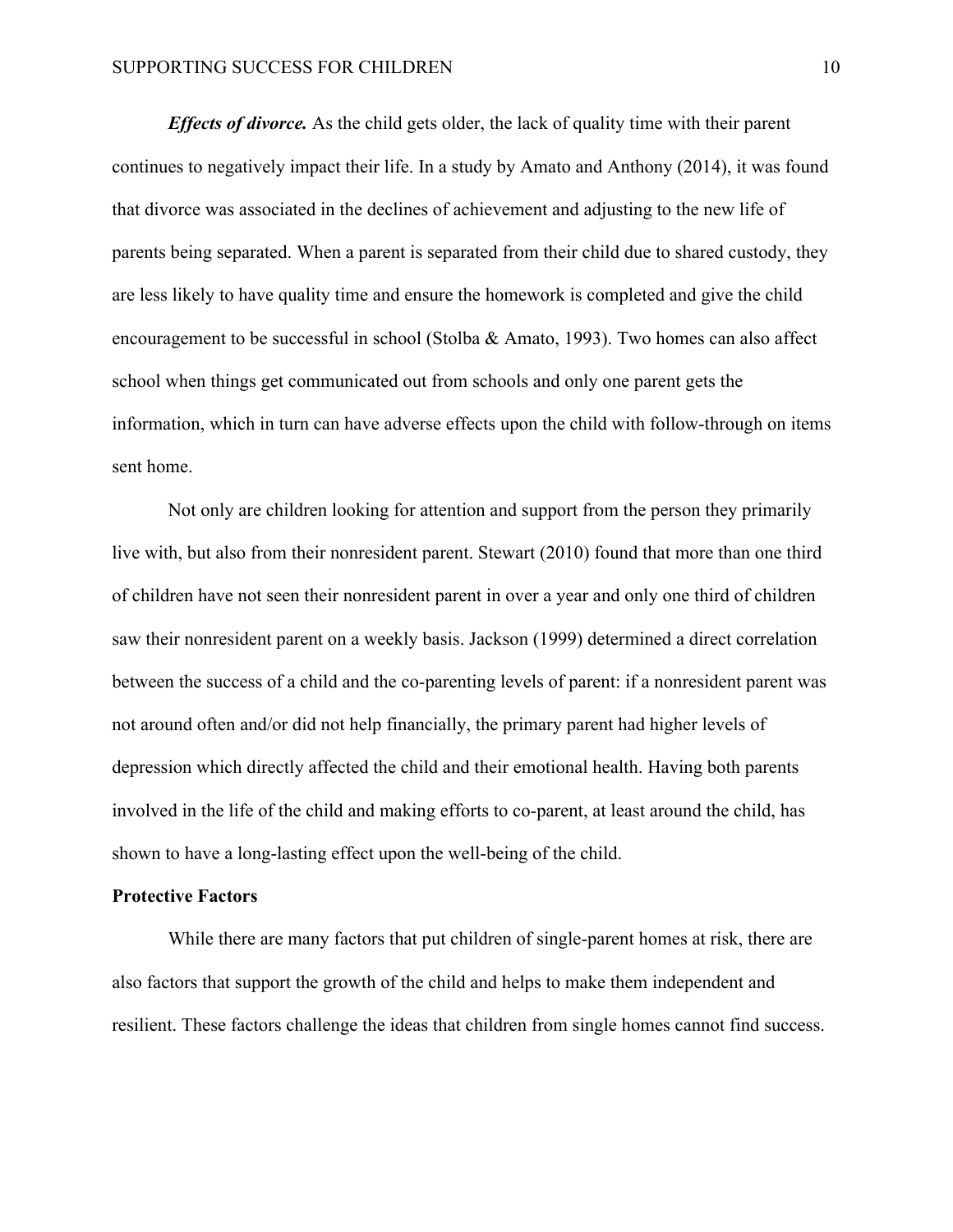**Financial factors.** The need for financial support as a single parent often means the parent will choose to have the family live with others: with family members like their own parents (grandparents), siblings, aunts, uncles, with friends and other single-parents, and also with significant others both romantically and platonic (Stewart, 2010). Stewart suggests a family can develop from people other than the two biological parents; the newly configured household family can band together to raise and support the child. The non-parents can step in to help with the time and attention the child needs, financial supports, and even be a potential role model for the child and possibly the parent as well. Even if the child and parent do not live with others, having a close-connection to others to help raise the child has shown to have success as well (Stewart, 2010).

**Academic factors**. While many studies support claims that growing up in a single-parent household has detrimental effects upon a child's academics, one study by Amato, Patterson and Beattie, (2015) delves more into decreased test scores beyond single-parent homes. The study found that there is a correlation with children from single homes having lower test scores, but found other variables such as parent education levels and income affecting outcomes, rather than the sole variable being a product of a single-parent household (Amato, Patterson & Beattie, 2015). Also, it was found that family structure has stronger effects on behavior instead of academic abilities. The effects on behavior can cause students to have decreases in academics not because they have lowered abilities, but because the behaviors hinder quality learning time.

**Emotional factors.** While there is evidence that having parents who are not together can be a detriment to the welfare of children, there is also evidence to show that staying together in an unhealthy relationship is just as unhealthy for children. According to the results of a study by Amato and Anthony (2014), the children studied had a high number of problems before the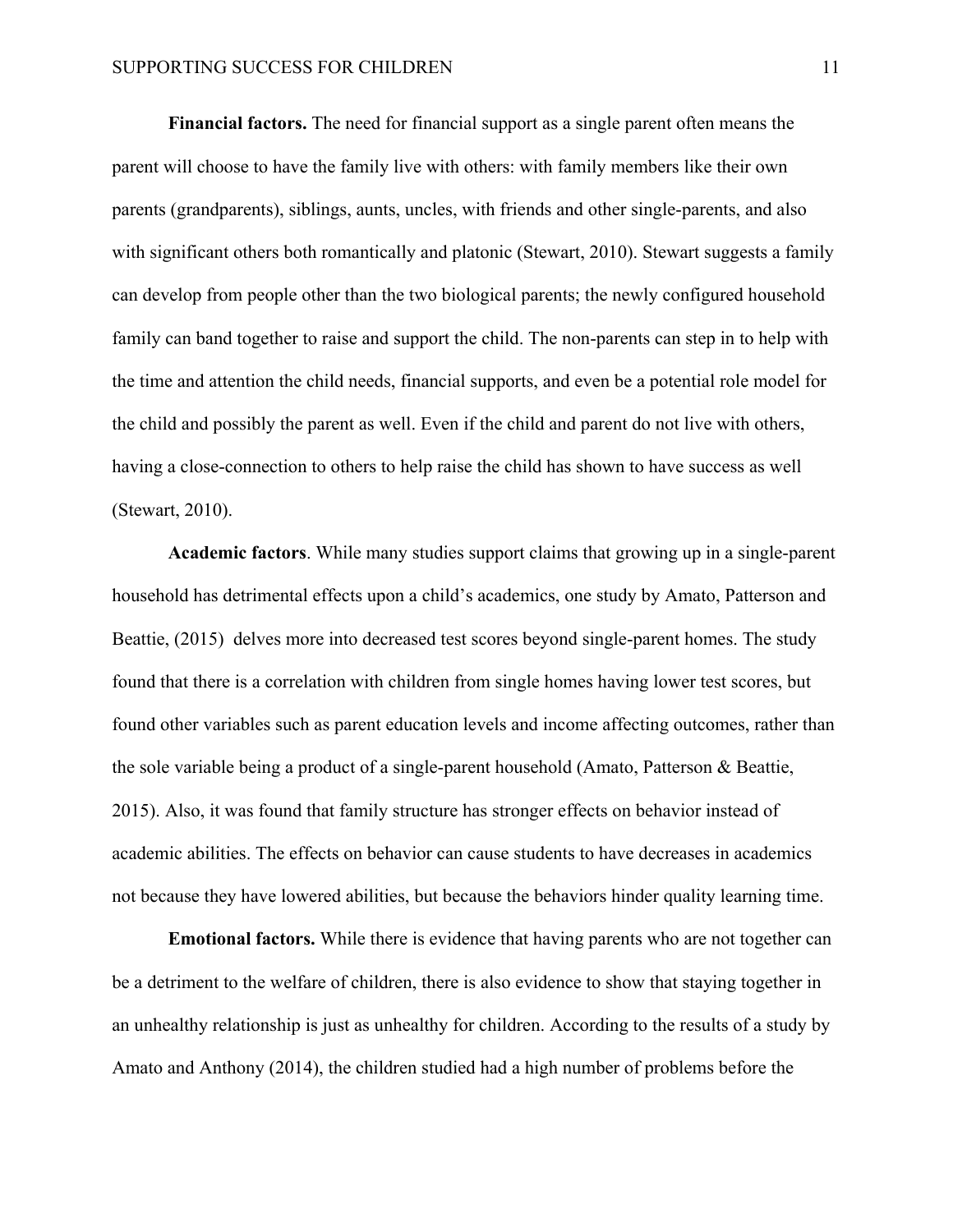divorce, meaning the marital conflict leading up to the divorce is the source of difficulties for the children. The stress within a home when parents are having difficulties directly impact the emotional turmoil that a child feels being in the home. Staying in a relationship that is not healthy can hurt the child more than getting a divorce and co-parenting (Stroud, Meyers, Wilson & Durbin, 2015). When parents stay together "for the kids", it can actually hurt them in the longterm when they see modeled an unhealthy relationship, instead of the parents divorcing and having an opportunity to find success in a healthy relationship or live life as a single person.

#### **Role of a School Counselor**

**Advocacy.** According to the American School Counseling Association (2012), one of the roles a school counselor has is to advocate for the needs of their students. One of the needs that has been identified by research is the need to have extracurricular activities available to lowincome students at an early age (Carolan, 2018). Carolan (2018) argues that advantaged children will not have difficulty participating in extracurriculars so supports and opportunities should be funded to help children without those opportunities, especially for children in early elementary. Counselors can assist with connecting families with resources and scholarship opportunities to participate in extracurriculars to stimulate growth and success. Assistance from the school, district, state, and federal levels can be advocated for by the counselor through the use of letters, face-to-face meetings, grant applications and media interviews on the needs students have to receive financial support for participating in activities outside the classroom.

**Individual and group counseling.** Counselors have the ability to work with children through large group, small group, and individual counseling to teach skills. Counselors utilize cognitive behavior therapy (CBT) approach reframe unhealthy cognitive distortions and behaviors (Association for Behavioral and Cognitive Therapies [ABCT], 2018). CBT looks at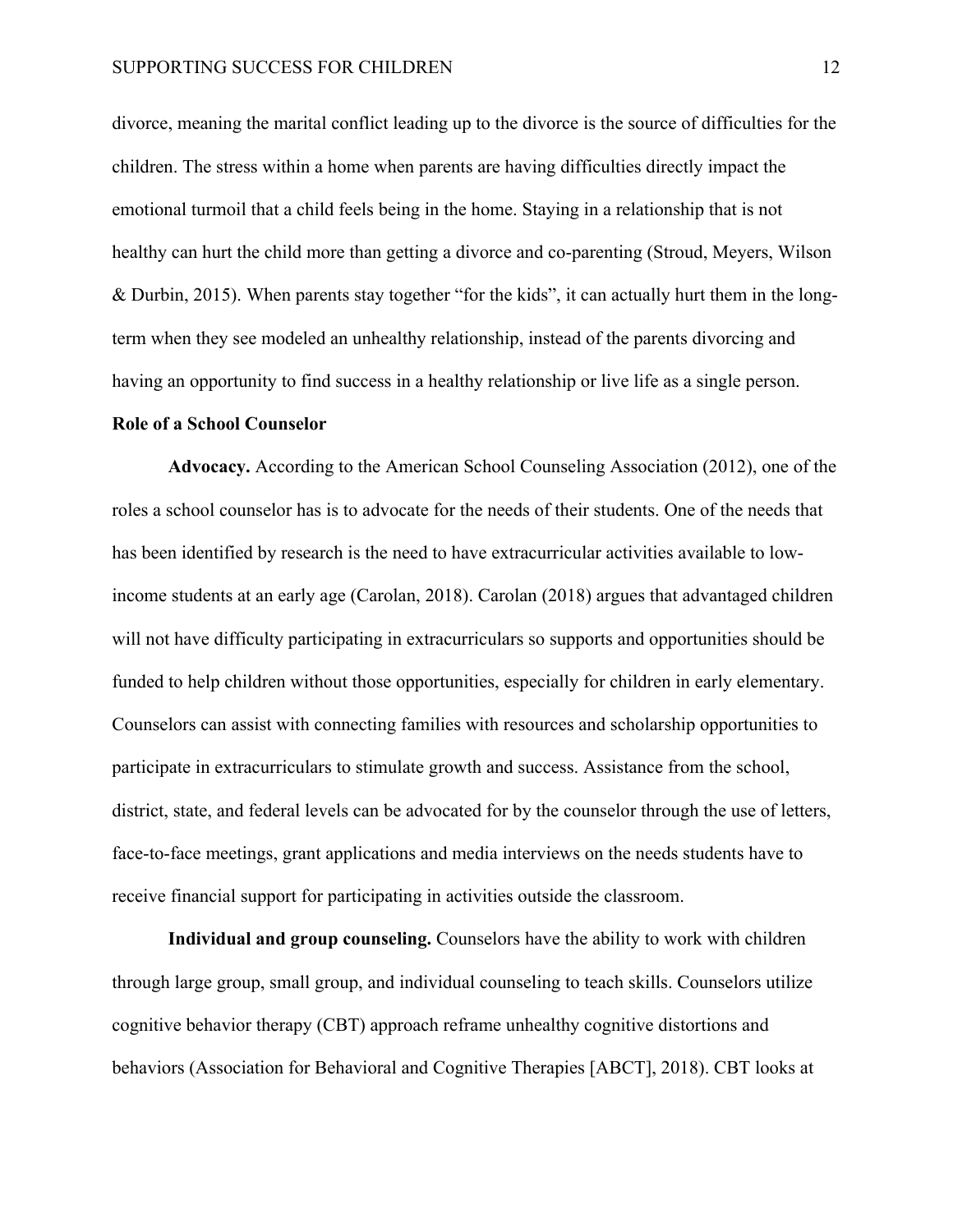how a person perceives a situation and how it makes them feel and is a goal-driven theory and involves counselor-led activities that are meant to help the client learn skills to achieve their goal through positive thoughts and behaviors to combat the negative mindset they currently have (ABCT, 2018). CBT connects how behaviors can be changed by working on thoughts and perceptions of situations and the emotions that go along with those experiences. This theory helps a person take control of the things that happen to them and can be very helpful for those experiencing trauma, people who are unable to see the positive of situations, and many forms of diagnosed mental illnesses like depression and anxiety disorders (Sharf, 2008). Amato, Patterson, and Beattie (2015) argue that a piece that holds students of single-parent households back from academic success is the anxiety they experience due to their home life.

Anxious children have been found to have difficulties in the school setting with academics and social skills that can impede learning and growth (Chiu et al., 2013). Chiu et al. (2013) studied the effects of utilizing CBT on children with anxiety and found that anxiety symptoms decreased and academic performance increased. Using assessments to identify students that are dealing with anxiety and developing interventions to meet the needs of the children will increase levels of student success. The individual sessions to reframe thoughts and address things student can and cannot control allows them to take hold of their own success (Amato, Patterson, & Beattie, 2015). Utilizing group therapy sessions with children from single families that are exhibiting anxious behaviors will not only address the anxiety but will also help to instill connections between peers and build connections between family systems.

**Consultation and collaboration.** When parents have a connection to the school, children do better academically and socially (Pong, 1993). One way to do this is creating a conference schedule that will allow flexibility for parent needs and schedules. For example, a parent that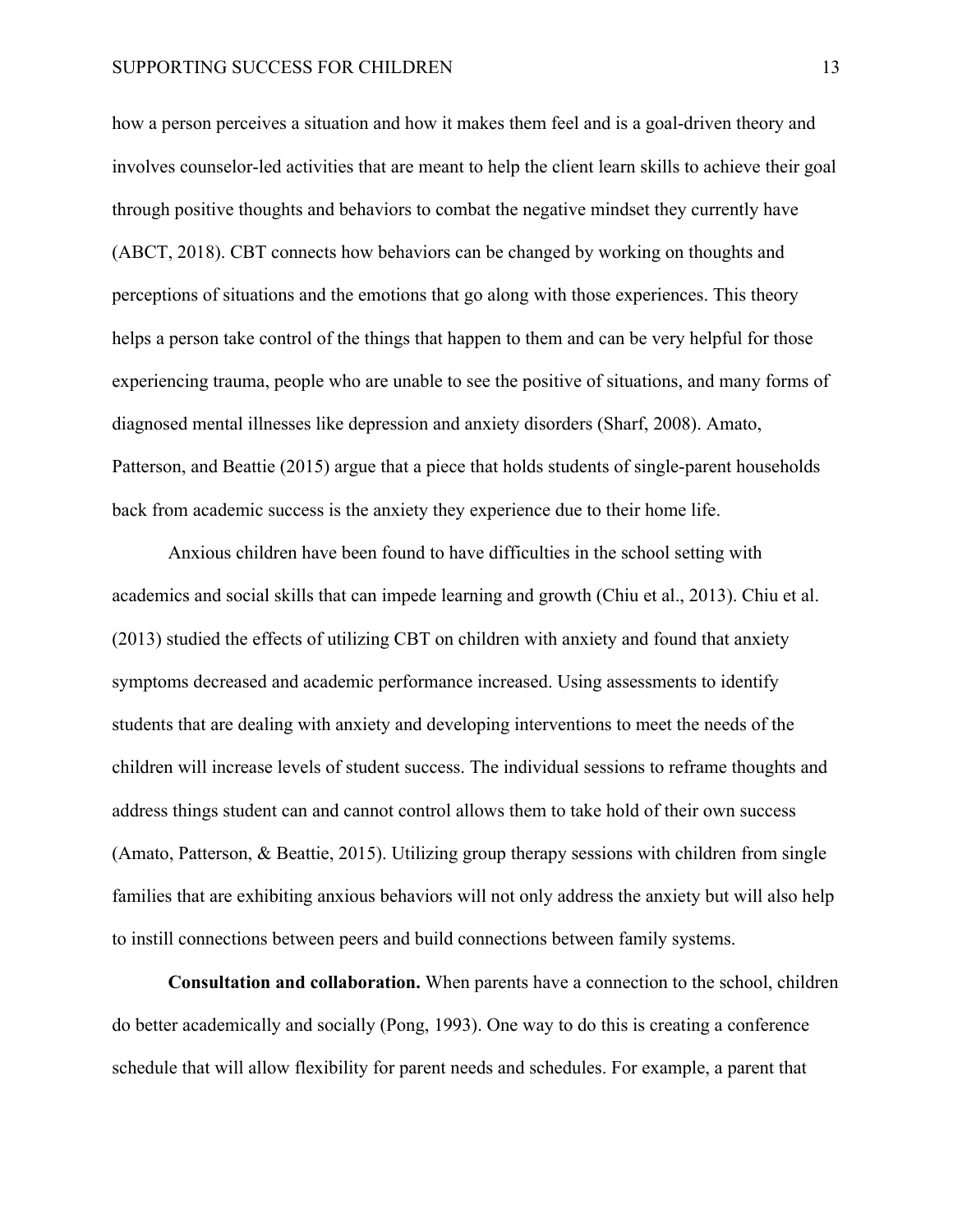works nights will not have an availability to come to conferences at night; counselors can work as an advocate for them to do a conference in the morning when they are done for the day. Holcomb-McCoy (as cited in Grothaus & Cole, 2010), argues that if financial means are a barrier to get transportation to school, school counselors can advocate for families to be able to utilize the school's funds to pay for transportation so that families can support their child and feel connected to their education. If providing transportation is not feasible, school counselors can help to facilitate video conferences or suggest educators bring the conference to their home. Parents bring knowledge of the child's past experiences and learning styles that benefits teachers to be able to take their teaching expertise and apply it to each child in the way the works best for them (Schmidt, 2003). Building relationships between the school personnel and families through open communication is a key component to ensuring student success.

Another way to build connections between the school and families is by encouraging families to join the school community through things like the school's Parent/Teacher Organization or other parent-school connection opportunities (Grothaus & Cole, 2010). This allows parents to not only have an understanding of their child's academics but also to become leaders in the school to help meet the needs of what their child requires to succeed (Grothaus & Cole, 2010). Families develop a connection that allows them to build relationships with staff, other families, and the classmates their child interacts with every day. This connection becomes a support they can turn to ensure the needs of their child is met physically, academically, and socially.

**Psychoeducation**. One of the biggest areas that school counselors can help with is the school staff's bias to children of single parents. Grothaus and Cole (2010), argue that bias impacts the expectations of students and the bias may cause the parents to be blamed for the difficulties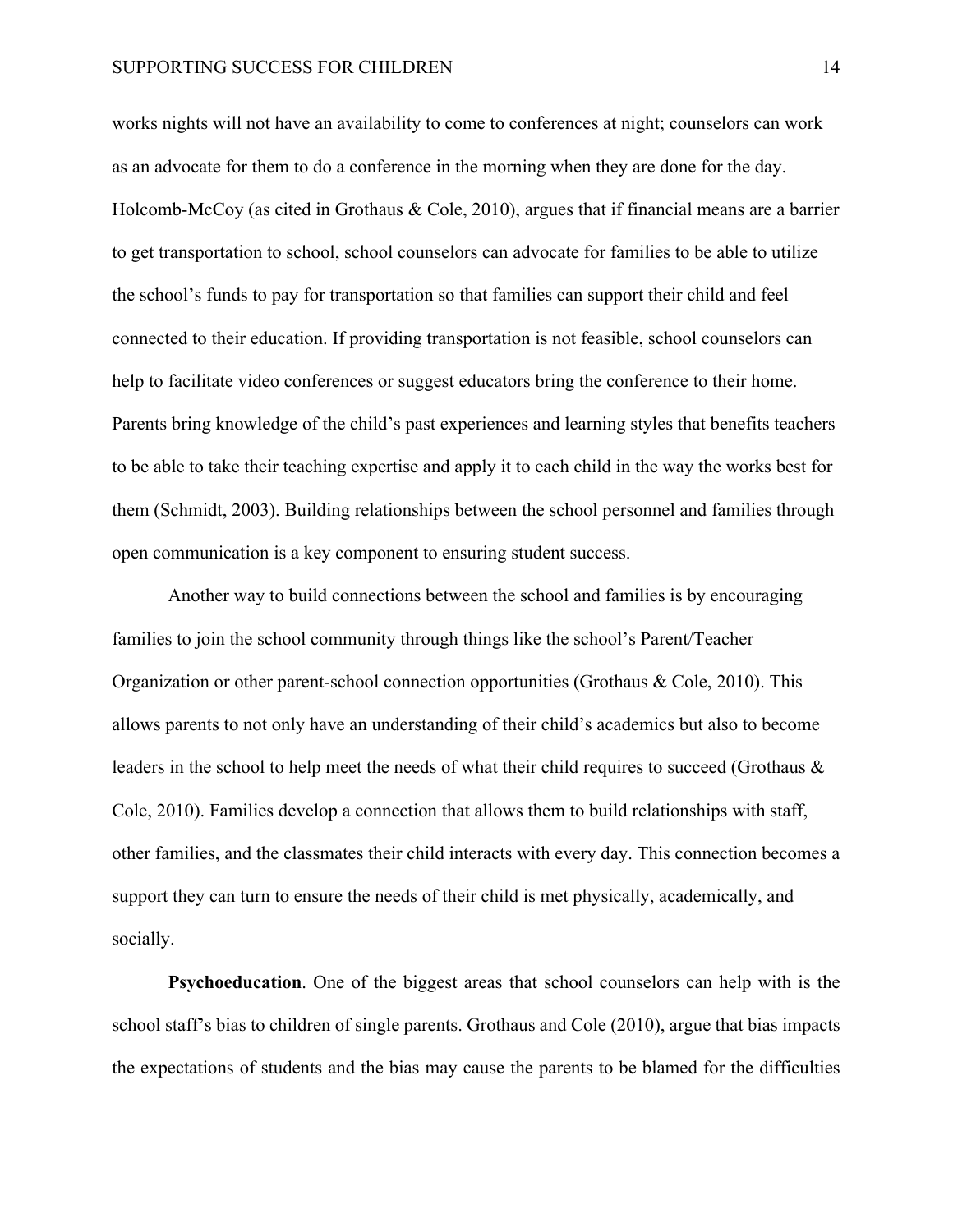children are facing and further alienate them from the school community. According to B.2.d of the ASCA Ethical Standards (2016), counselors are to "provide leadership to provide systemic change to enhance the school". This means that counselors can utilize psychoeducation to address biases that the staff may have towards children that may intentionally or unintentionally be hindering their success (Grothaus & Cole, 2010). Educating staff on difficulties single-parent families have and why they may not be showing up to conferences, chaperoning field trips, or why they are not helping students with homework at night. This will reduce misconceptions the staff has about families and allows them an opportunity to step up and support their students beyond basic teaching requirements. Creating an atmosphere that is based on support and opportunities for all will develop a place that will bring the children and parents together with staff to help the children grow academically, socially, and emotionally towards success.

#### **Conclusion**

Children that come from homes with only one parent under their roof are statistically more likely to struggle in and out of school. Factors outside of their control have the ability to change the outcome of the future even if the parents have the best intentions in raising their children. While there is substantial support on the negative effects children experience from living in single-parent homes, there is also evidence that children thrive from strong co-parenting and resources to create a higher quality of living.

As counselors, the ASCA National Model (2012) recommends counselors engage in roles as leaders, advocates, collaborators, and systemic change agents. Working with the schools, community, and powers-at-be that make decisions, counselors have the capabilities of making life-changing effects upon a large population of children they serve. By advocating for the needs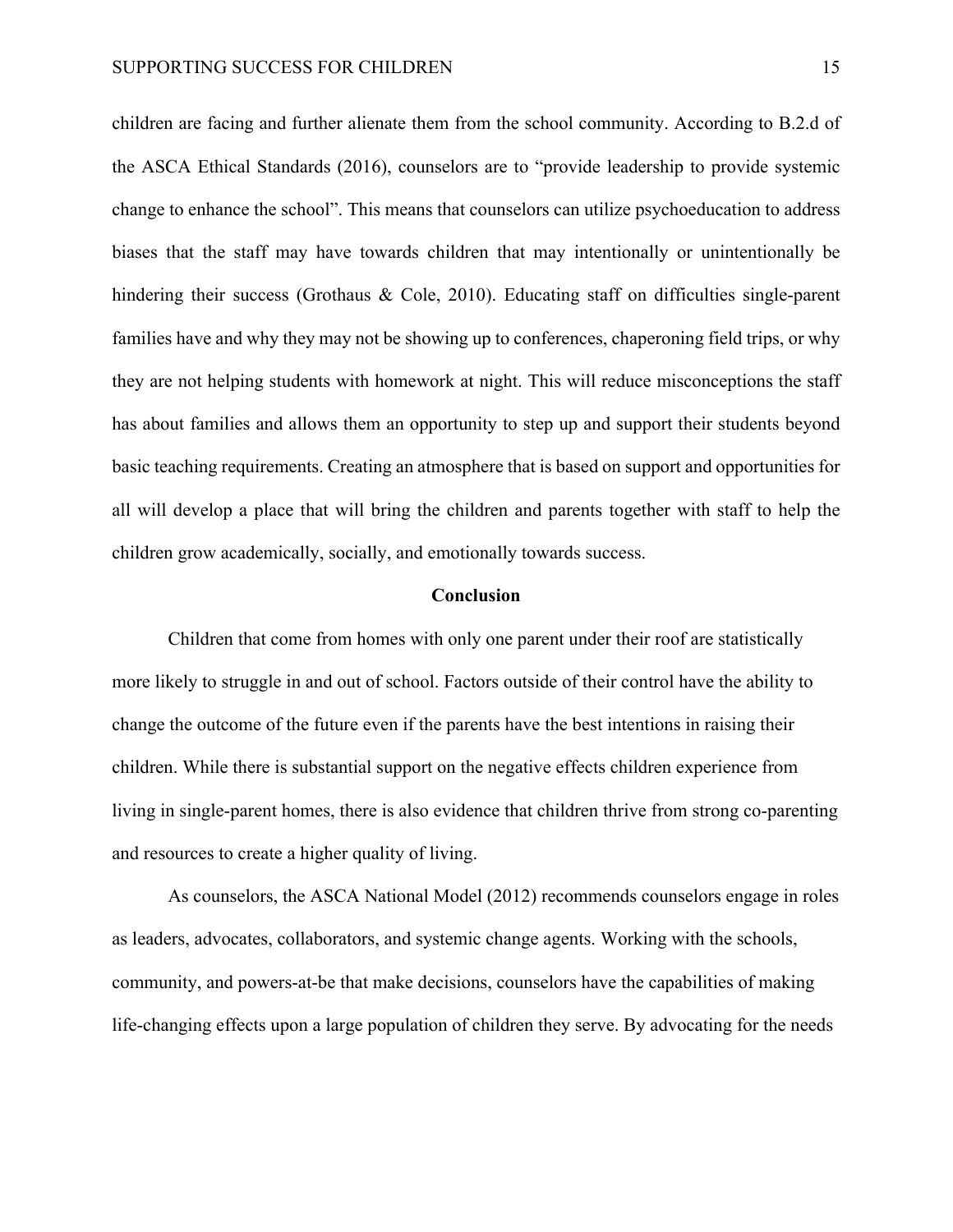of the children and families, people can come together to build new policies and supports to assist the children that do not come from two-parent households.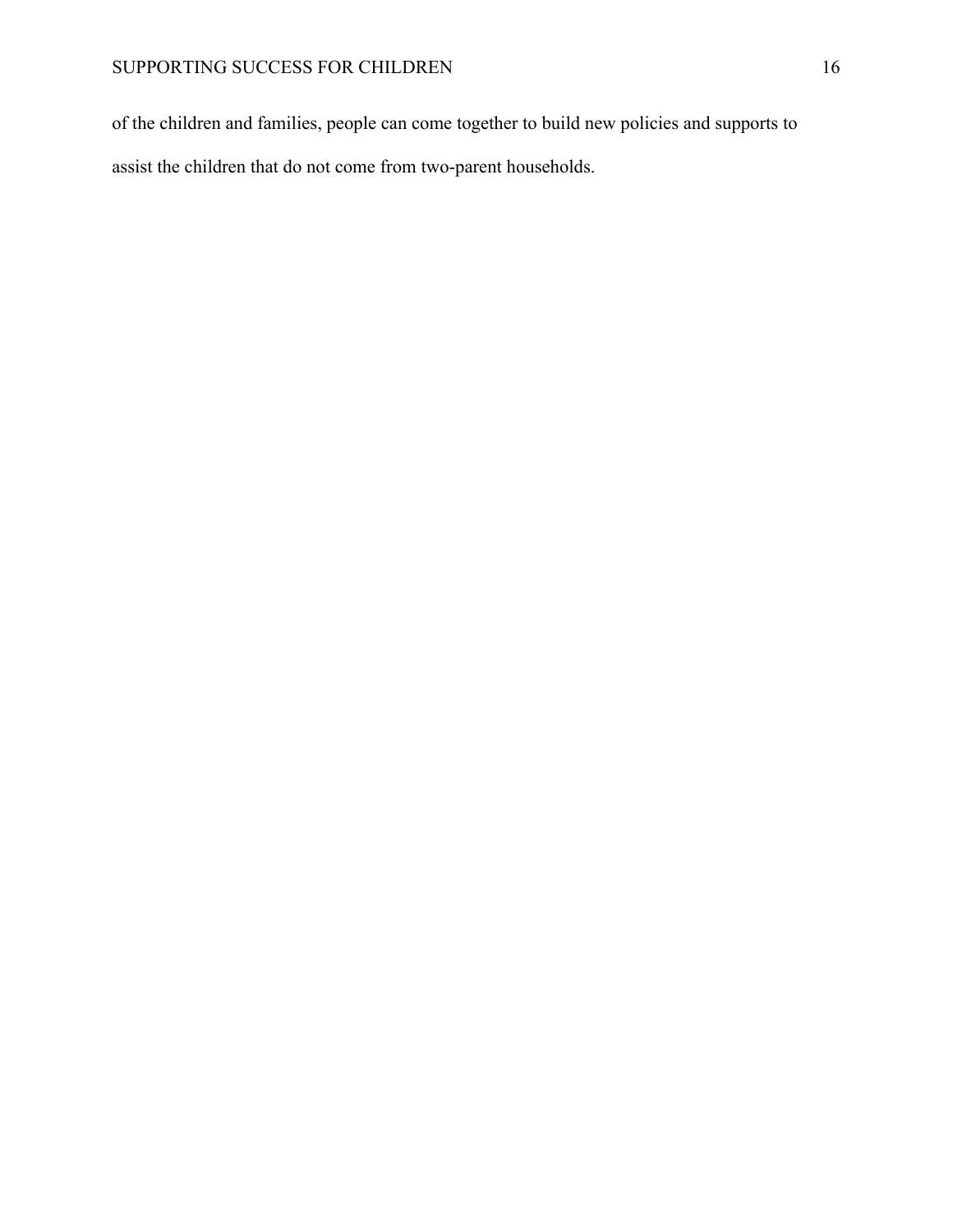### **References**

- Amato, P., & Anthony, C. (2014). Estimating the effects of parental divorce and death with fixed effects models. *Journal of Marriage and Family*, *76*(2), 370–386. doi: 10.1111/jomf.12100
- Amato, P., Patterson, S., & Beattie, B. (2015) Single-parent households and children's educational achievement: A state-level analysis. *Social Science Research, 53*, 191-202. doi: 10.1016/j.ssresearch.2015.05.012
- American School Counselor Association (2012). ASCA national model: A framework for school counseling programs, third edition. Alexandria, VA: Author.
- American School Counselor Association (2016). ASCA ethical standards for school counselors. Retrieved from

https://www.schoolcounselor.org/asca/media/asca/Ethics/EthicalStandards2016.pdf

Association for Behavioral and Cognitive Therapies. (2018). About psychological treatments. Retrieved from

http://www.abct.org/Information/?m=mInformation&fa=\_WhatIsCBTpublic

- Carolan, B.V. (2018). Extracurricular activities and achievement growth in kindergarten through first grade: The mediating role of non-cognitive skills. *Early Childhood Research Quarterly 45*, 131-142. DOI: 10.1016/j.ecresq.2018.06.004
- Cataldi, E. F., & KewalRamani, A. (2009). High school dropout and completion rates in the United States: 2007 compendium report (NCES Report No. 2009 – 064). Washington, DC: National Center for Education Statistics.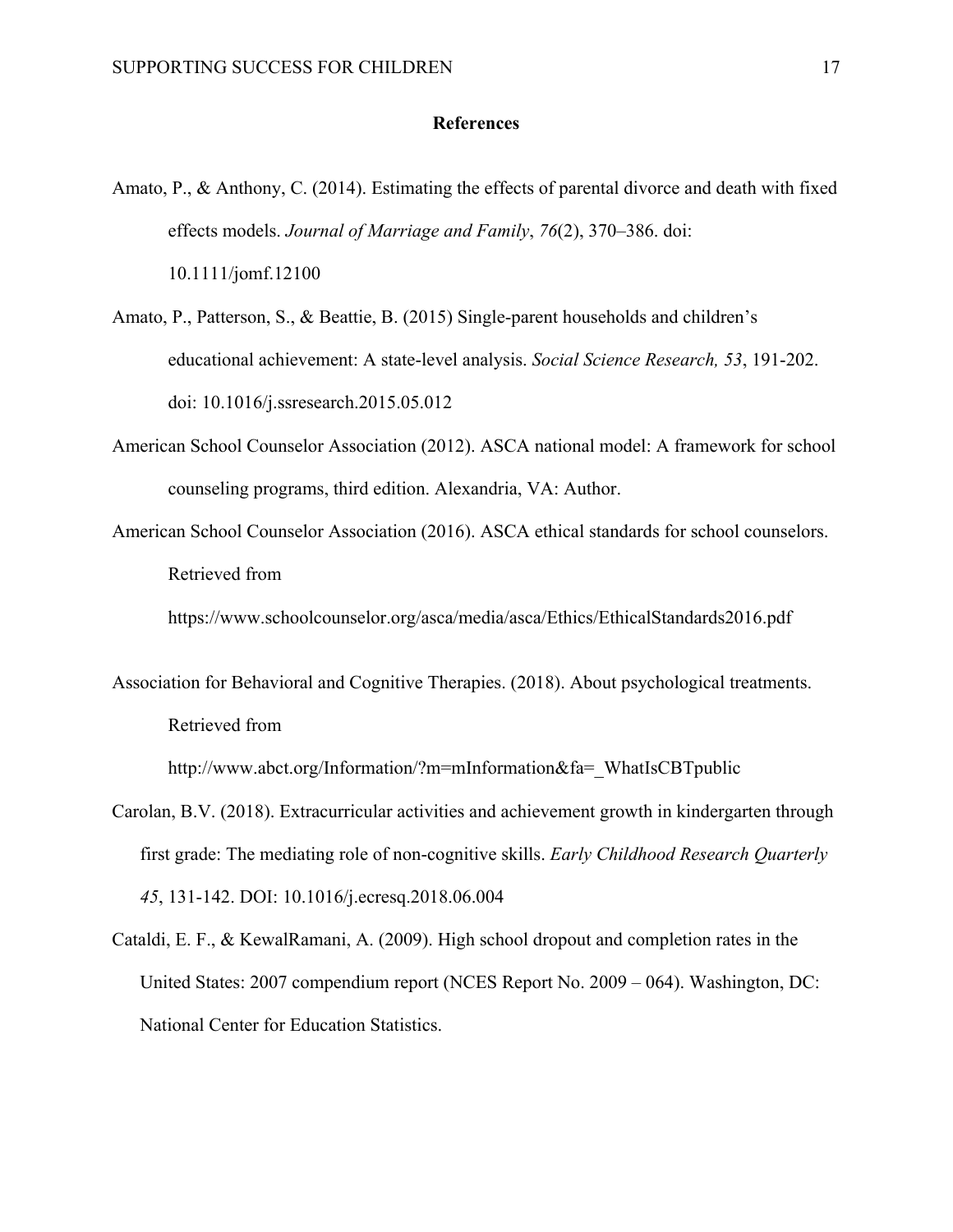Centers for Disease Control and Prevention. (2016). *National marriage and divorce rate trends.* Retrieved from

https://www.cdc.gov/nchs/data/dvs/national\_marriage\_divorce\_rates\_00-16.pdf

- Chiu, A. W., Langer, D. A., McLeod, B. D., Har, K., Drahota, A., Galla, B. M., … Wood, J. J. (2013). Effectiveness of modular CBT for child anxiety in elementary schools. *School Psychology Quarterly*, *28*(2), 141–153. doi: 10.1037/t05050-000
- De Lange, M., & Dronkers, J. (2018). Single parenthood and children's educational performance: Inequality among families and schools. *School Effectiveness and School Improvement, 25*(3), 329-350. doi: 10.1080/09243453.2013.809773
- Forneris, T., Camiré, M., & Williamson, R. (2015) Extracurricular activity participation and the acquisition of developmental assets: Differences between involved and noninvolved canadian high school students. *Applied Developmental Science, 19*(1), 47-

55, DOI: 10.1080/10888691.2014.980580

- Grothaus, T., & Cole, R. (2010). Meeting the challenges together: School counselors collaborating with students and families with low income. *Journal of School Counseling, 8*(27). Retrieved from https://files.eric.ed.gov/fulltext/EJ895909.pdf
- Holcomb-McCoy, C. (2007). School counseling to close the achievement gap. Thousand Oaks, CA: Corwin.
- Jackson, A. P. (1999). The effects of nonresident father involvement on single black mothers and their young children. *Social Work*, *44*(2), 156–166. doi: 10.1093/sw/44.2.156
- Jihyoung, K., & Wickrama, K. A. S. (2014). Mothers' working status and infant development: mediational processes. *Journal of Family Issues*, *35*(11), 1473–1496. doi: 10.1177/0192513X13496414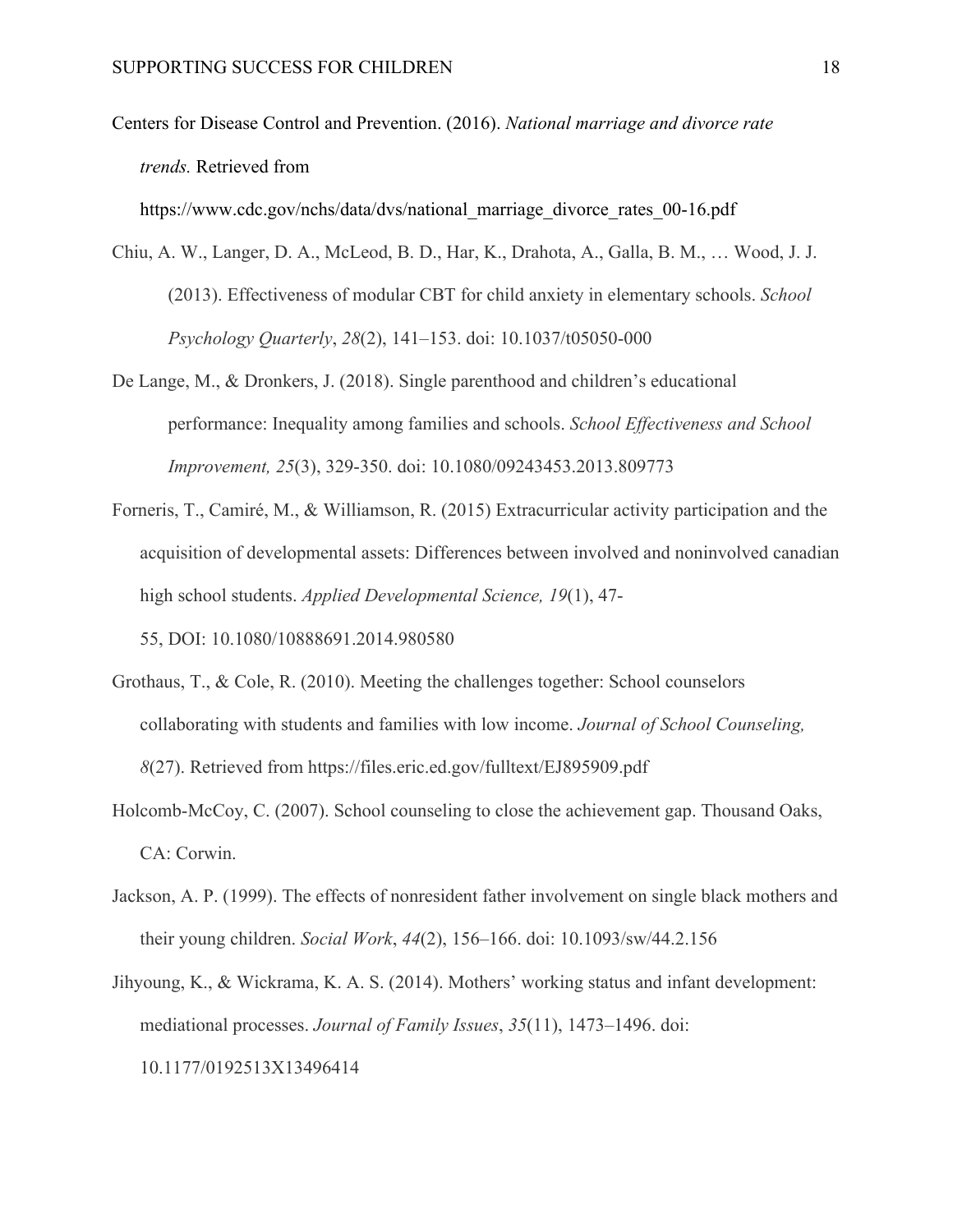- Pong, S., Dronkers, J., & Hampden-Thompson, G. (2003). Family policies and children's school achievement in single- versus two-parent families. *Journal of Marriage and Family, 65*(3), 681-699. Retrieved from http://www.jstor.org.wsuproxy.mnpals.net/stable/3600032
- Pong, S. (1998). The school compositional effect of single parenthood on 10th-grade achievement. *Sociology of Education,71*(1), 23-42. doi:10.2307/2673220
- Ricciuti, H. (2004). Single parenthood, achievement, and problem behavior in white, black, and hispanic children. *The Journal of Educational Research, 97*(4), 196-206. Retrieved from http://www.jstor.org.wsuproxy.mnpals.net/stable/27548030
- Schmidt, J. J. (2003). Counseling in schools: Essential services and comprehensive Programs (4th ed.). Boston: MA, Pearson.
- Sharf, R. S. (2008). Theories of psychotherapy and counseling: Concepts and cases. Belmont, CA: Thomson Books/Cole.
- Stewart, S. (2010). Children with nonresident parents: Living arrangements, visitation, and child support. *Journal of Marriage & Family*, *72*(5), 1078–1091. Doi: 10.1111/j.1741- 3737.2010.00751.x
- Stolba, A., & Amato, P. (1993). Extended single-parent households and children's behavior. *The Sociological Quarterly,34*(3), 543-549. Retrieved from http://www.jstor.org.wsuproxy.mnpals.net/stable/4121111
- Stroud, C. B., Meyers, K. M., Wilson, S., & Durbin, C. E. (2015). Marital quality spillover and young children's adjustment: Evidence for dyadic and triadic parenting as mechanisms. *Journal of Clinical Child and Adolescent Psychology*, *44*(5), 800–813. Doi: 10.1080/15374416.2014.900720